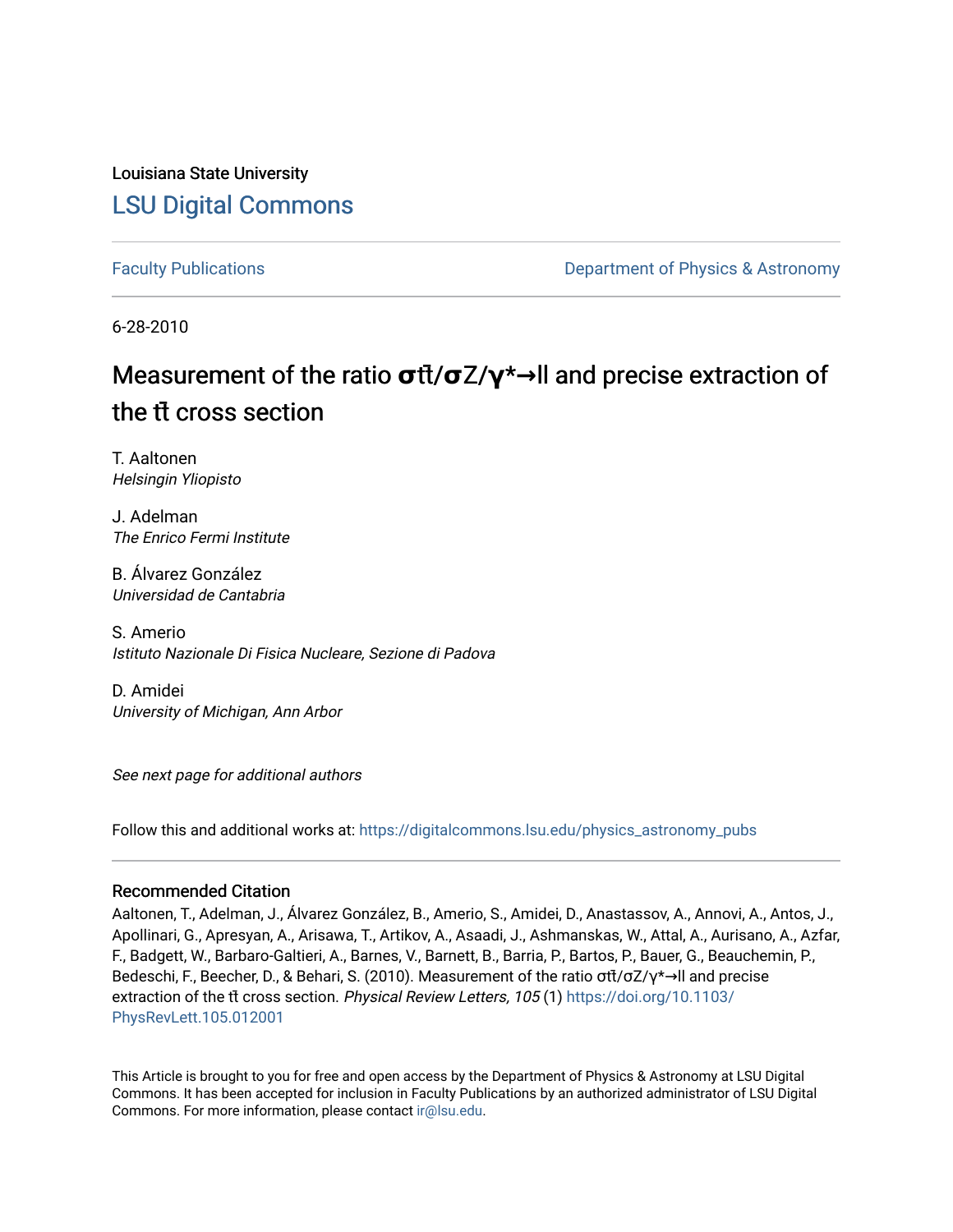## Authors

T. Aaltonen, J. Adelman, B. Álvarez González, S. Amerio, D. Amidei, A. Anastassov, A. Annovi, J. Antos, G. Apollinari, A. Apresyan, T. Arisawa, A. Artikov, J. Asaadi, W. Ashmanskas, A. Attal, A. Aurisano, F. Azfar, W. Badgett, A. Barbaro-Galtieri, V. E. Barnes, B. A. Barnett, P. Barria, P. Bartos, G. Bauer, P. H. Beauchemin, F. Bedeschi, D. Beecher, and S. Behari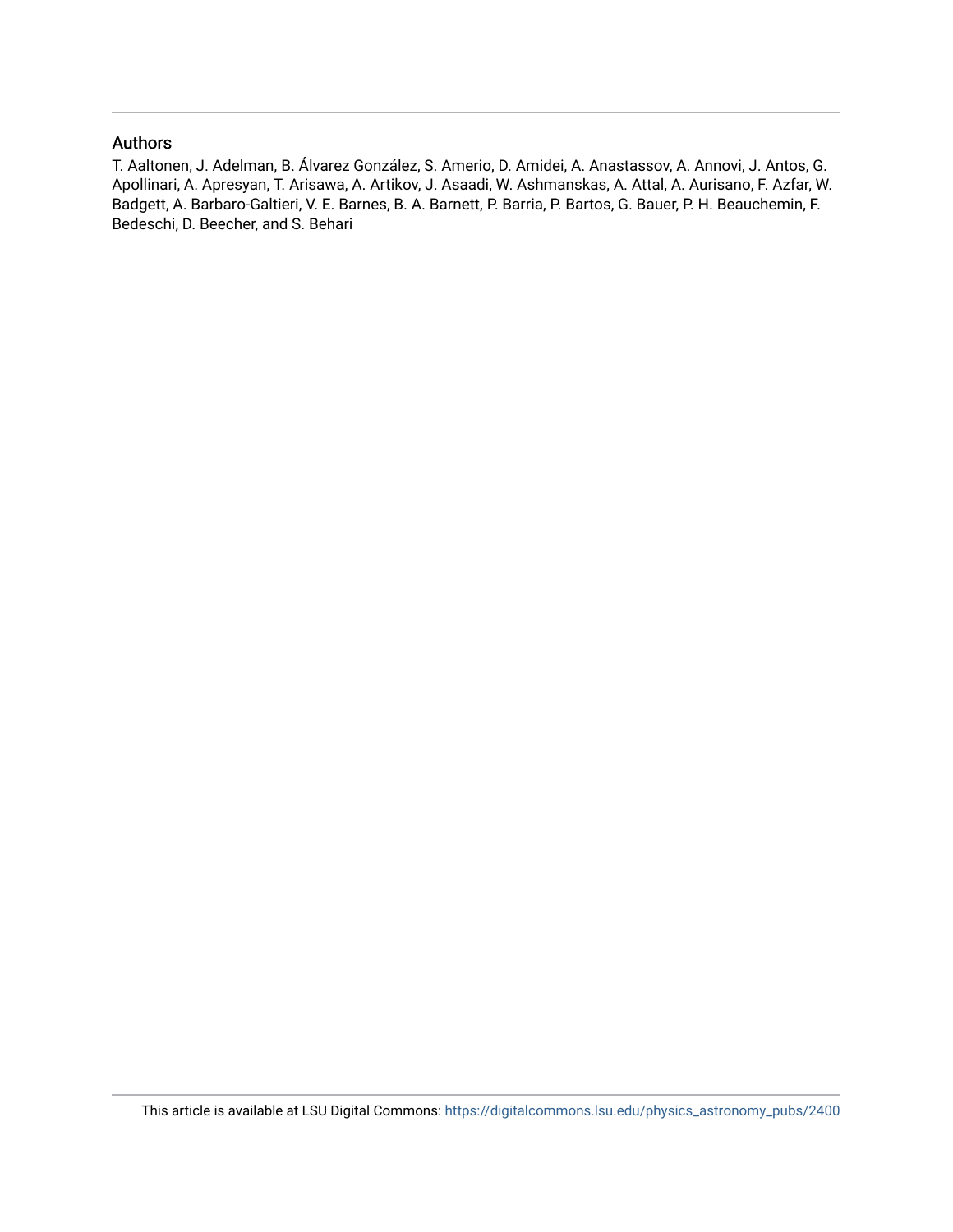

*Measurement of the Ratio sigmatt[over-bar] /sigmaZ/gamma\*-- >ll and Precise Extraction of the tt[over-bar] Cross Section*

> The MIT Faculty has made this article openly available. *[Please](https://libraries.mit.edu/forms/dspace-oa-articles.html) share* how this access benefits you. Your story matters.

| <b>Citation</b>     | CDF Collaboration et al. "Measurement of the Ratio sigma {tt[over<br>-bar]}/ sigma _{Z/ gamma^{*}-->ll} and Precise Extraction of the<br>tt[over-bar] Cross Section." Physical Review Letters 105.1 (2010):<br>012001. © 2010 The American Physical Society. |  |  |  |
|---------------------|--------------------------------------------------------------------------------------------------------------------------------------------------------------------------------------------------------------------------------------------------------------|--|--|--|
| <b>As Published</b> | http://dx.doi.org/10.1103/PhysRevLett.105.012001                                                                                                                                                                                                             |  |  |  |
| <b>Publisher</b>    | <b>American Physical Society</b>                                                                                                                                                                                                                             |  |  |  |
| <b>Version</b>      | Final published version                                                                                                                                                                                                                                      |  |  |  |
| <b>Citable link</b> | http://hdl.handle.net/1721.1/60408                                                                                                                                                                                                                           |  |  |  |
|                     |                                                                                                                                                                                                                                                              |  |  |  |

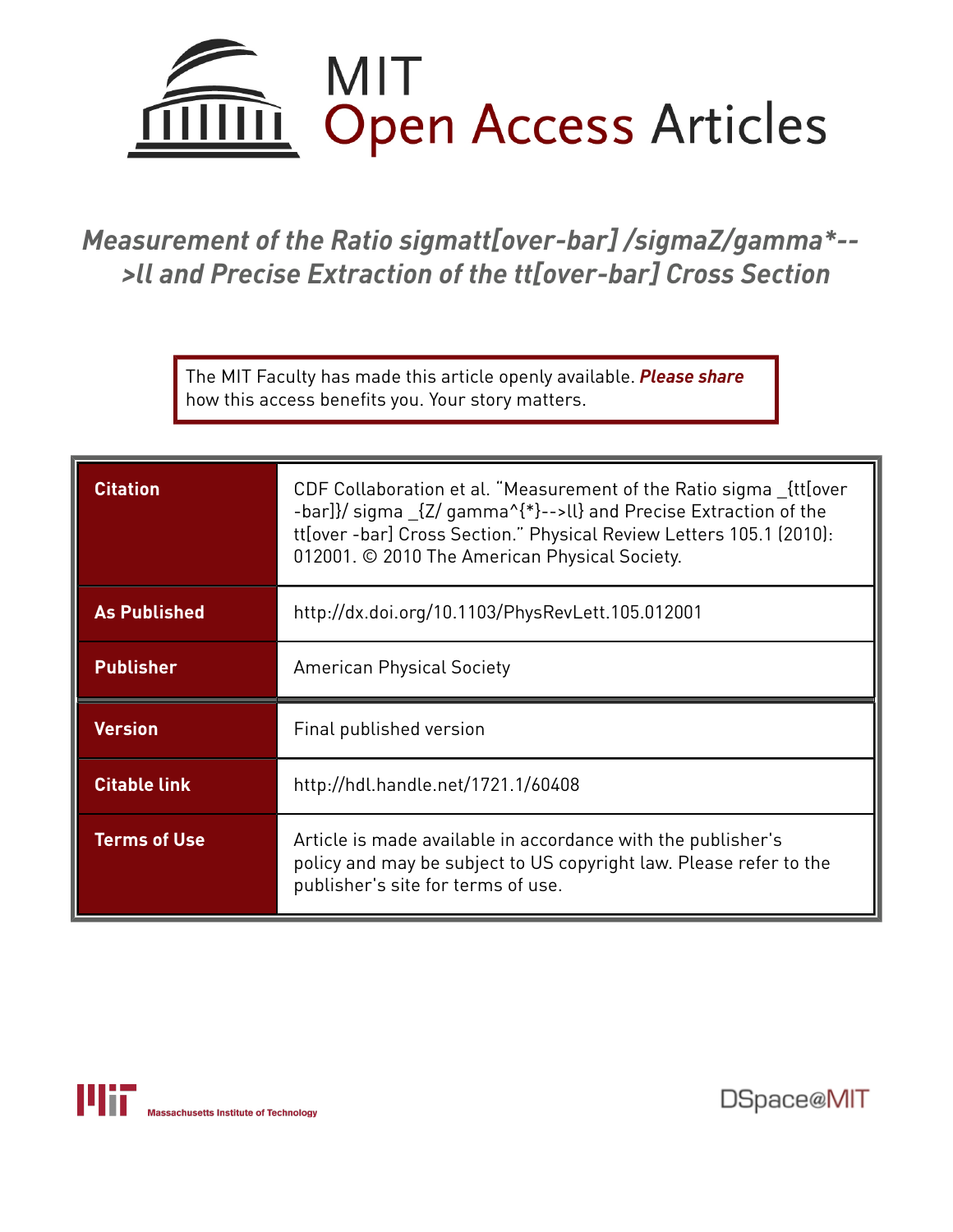## Measurement of the Ratio  $\sigma_{t\bar{t}}/\sigma_{Z/\gamma^*\to ll}$  and Precise Extraction of the  $t\bar{t}$  Cross Section

<span id="page-3-18"></span><span id="page-3-17"></span><span id="page-3-16"></span><span id="page-3-15"></span><span id="page-3-14"></span><span id="page-3-13"></span><span id="page-3-12"></span><span id="page-3-11"></span><span id="page-3-10"></span><span id="page-3-9"></span><span id="page-3-8"></span><span id="page-3-7"></span><span id="page-3-6"></span><span id="page-3-5"></span><span id="page-3-4"></span><span id="page-3-3"></span><span id="page-3-2"></span><span id="page-3-1"></span><span id="page-3-0"></span>T. Aaltonen,<sup>25</sup> J. Adelman,<sup>15</sup> B. Álvarez González,<sup>13,[w](#page-9-0)</sup> S. Amerio,<sup>46,45</sup> D. Amidei,<sup>36</sup> A. Anastassov,<sup>40</sup> A. Annovi,<sup>21</sup> J. Antos,<sup>16</sup> G. Apollinari,<sup>19</sup> A. Apresyan,<sup>54</sup> T. Arisawa,<sup>65</sup> A. Artikov,<sup>17</sup> J. Asaadi,<sup>60</sup> W. Ashmanskas,<sup>19</sup> A. Attal,<sup>4</sup> A. Aurisano,<sup>60</sup> F. Azfar,<sup>44</sup> W. Badgett,<sup>19</sup> A. Barbaro-Galtieri,<sup>30</sup> V. E. Barnes,<sup>54</sup> B. A. Barnett,<sup>27</sup> P. Barria,<sup>51,49</sup> P. Bartos,<sup>16</sup> G. Bauer,  $34$  P.-H. Beauchemin,  $35$  F. Bedeschi,  $49$  D. Beecher,  $32$  S. Behari,  $27$  G. Bellettini,  $50,49$  J. Bellinger,  $67$  D. Benjamin,  $18$ A. Beretvas,<sup>19</sup> A. Bhatti,<sup>56</sup> M. Binkley,<sup>19</sup> D. Bisello,<sup>46,45</sup> I. Bizjak,<sup>32,[dd](#page-9-1)</sup> R. E. Blair,<sup>2</sup> C. Blocker,<sup>8</sup> B. Blumenfeld,<sup>27</sup> A. Bocci,<sup>18</sup> A. Bodek,<sup>55</sup> V. Boisvert,<sup>55</sup> D. Bortoletto,<sup>54</sup> J. Boudreau,<sup>53</sup> A. Boveia,<sup>12</sup> B. Brau,<sup>12,[b](#page-9-2)</sup> A. Bridgeman,<sup>26</sup> L. Brigliadori,<sup>7,6</sup> C. Bromberg,<sup>37</sup> E. Brubaker,<sup>15</sup> J. Budagov,<sup>17</sup> H. S. Budd,<sup>55</sup> S. Budd,<sup>26</sup> K. Burkett,<sup>19</sup> G. Busetto,<sup>46,45</sup> P. Busse[y](#page-9-3),<sup>23</sup> A. Buzatu,<sup>35</sup> K. L. Byrum,<sup>2</sup> S. Cabrera,<sup>18,y</sup> C. Calancha,<sup>33</sup> S. Camarda,<sup>4</sup> M. Campanelli,<sup>32</sup> M. Campbell,<sup>36</sup> F. Canelli,<sup>15,19</sup> A. Canepa,<sup>48</sup> B. Carls,<sup>26</sup> D. Carlsmith,<sup>67</sup> R. Car[o](#page-9-4)si,<sup>49</sup> S. Carrillo,<sup>20,0</sup> S. Carron,<sup>19</sup> B. Casal,<sup>13</sup> M. Casarsa,<sup>19</sup> A. Cast[r](#page-9-5)o,<sup>7,6</sup> P. Catastini,<sup>51,49</sup> D. Cauz,<sup>61</sup> V. Cavaliere,<sup>51,49</sup> M. Cavalli-Sforza,<sup>4</sup> A. Cerri,<sup>30</sup> L. Cerrito,<sup>32,r</sup> S. H. Chang,<sup>29</sup> Y. C. Chen,<sup>1</sup> M. Chertok,<sup>9</sup> G. Chiarelli,<sup>49</sup> G. Chlachidze,<sup>19</sup> F. Chlebana,<sup>19</sup> K. Cho,<sup>29</sup> D. Chokheli,<sup>17</sup> J. P. Chou,<sup>24</sup> K. Chung,<su[p](#page-9-6)>19,p</sup> W. H. Chung,<sup>67</sup> Y. S. Chung,<sup>55</sup> T. Chwalek,<sup>28</sup> C. I. Ciobanu,<sup>47</sup> M. A. Ciocci,<sup>51,49</sup> A. Clark,<sup>22</sup> D. Clark,<sup>8</sup> G. Compostella,<sup>45</sup> M. E. Convery,<sup>19</sup> J. Conway,<sup>9</sup> M. Corbo,<sup>47</sup> M. Cordelli,<sup>21</sup> C. A. Cox,<sup>9</sup> D. J. Cox,<sup>9</sup> F. Crescioli,<sup>50,49</sup> C. Cuenca Almenar,<sup>68</sup> J. Cuevas,<sup>13,[w](#page-9-0)</sup> R. Culbertson,<sup>19</sup> J. C. Cully,<sup>36</sup> D. Dagenhart,<sup>19</sup> M. Datta,<sup>19</sup> T. Davies,<sup>23</sup> P. de Barbaro,<sup>55</sup> S. De Cecco,<sup>57</sup> A. Deisher,<sup>30</sup> G. De Lorenzo,<sup>4</sup> M. Dell'Orso,<sup>50,49</sup> C. Deluca,<sup>4</sup> L. Demortier,<sup>56</sup> J. Deng,<sup>18[,g](#page-9-7)</sup> M. Deninno,<sup>6</sup> M. d'Errico,<sup>46,45</sup> A. Di Canto,<sup>50,49</sup> G. P. di Giovanni,<sup>47</sup> B. Di Ruzza,<sup>49</sup> J. R. Dittmann,<sup>5</sup> M. D'Onofrio,<sup>4</sup> S. Donati,<sup>50,49</sup> P. Dong,<sup>19</sup> T. Dorigo,<sup>45</sup> S. Dube,<sup>59</sup> K. Ebina,<sup>65</sup> A. Elagin,<sup>60</sup> R. Erbacher,<sup>9</sup> D. Errede,<sup>26</sup> S. Errede,<sup>26</sup> N. Ershaidat,<sup>47,[cc](#page-9-8)</sup> R. Eusebi,<sup>60</sup> H. C. Fang,<sup>30</sup> S. Farrington,<sup>44</sup> W. T. Fedorko,<sup>15</sup> R. G. Feild,<sup>68</sup> M. Feindt,<sup>28</sup> J. P. Fernandez,<sup>33</sup> C. Ferrazza,  $52,49$  R. Field,  $20$  G. Flanagan,  $54,1$  R. Forrest,  $9$  M. J. Frank,  $5$  M. Franklin,  $24$  J. C. Freeman,  $19$  I. Furic,  $20$ M. Gallinaro,<sup>56</sup> J. Galyardt,<sup>14</sup> F. Garberson,<sup>12</sup> J. E. Garcia,<sup>22</sup> A. F. Garfinkel,<sup>54</sup> P. Garosi,<sup>51,49</sup> H. Gerberich,<sup>26</sup> D. Gerdes,<sup>36</sup> Gallinaro, J. Garyarut, F. Garocison, J. L. Garoci, T. Carrier, T. Carrier, T. Carrier, T. Gimmell, 55 C. M. Ginsburg, <sup>19</sup>, A. Gessler, <sup>28</sup> S. Giagu, <sup>58,57</sup> V. Giakoumopoulou,<sup>3</sup> P. Giannetti, <sup>49</sup> K. Gibson, <sup>53</sup> J. L N. Giokaris,<sup>3</sup> M. Giordani,<sup>62,61</sup> P. Giromini,<sup>21</sup> M. Giunta,<sup>49</sup> G. Giurgiu,<sup>27</sup> V. Glagolev,<sup>17</sup> D. Glenzinski,<sup>19</sup> M. Gold,<sup>39</sup> N. Goldschmidt,<sup>20</sup> A. Golossanov,<sup>19</sup> G. Gomez,<sup>13</sup> G. Gomez-Ceballos,<sup>34</sup> M. Goncharov,<sup>34</sup> O. González,<sup>33</sup> I. Gorelov,<sup>39</sup> A. T. Goshaw, <sup>18</sup> K. Goulianos, <sup>56</sup> A. Gresele, <sup>46,45</sup> S. Grinstein, <sup>4</sup> C. Grosso-Pilcher, <sup>15</sup> R. C. Group, <sup>19</sup> U. Grundler, <sup>26</sup> J. Guimaraes da Costa, <sup>24</sup> Z. Gunay-Unalan, <sup>37</sup> C. Haber, <sup>30</sup> S. R. Hahn, <sup>19</sup> E. Halkiadakis, <sup>59</sup> B.-Y. Han, <sup>55</sup> J. Y. Han, <sup>55</sup> F. Happacher, $^{21}$  K. Hara, $^{63}$  D. Hare, $^{59}$  M. Hare, $^{64}$  R. F. Harr, $^{66}$  M. Hartz, $^{53}$  K. Hatakeyama, $^5$  C. Hays, $^{44}$  M. Heck, $^{28}$ J. Heinrich,<sup>48</sup> M. Herndon,<sup>67</sup> J. Heuser,<sup>28</sup> S. Hewamanage,<sup>5</sup> D. Hidas,<sup>59</sup> C. S. Hill,<sup>12[,d](#page-9-10)</sup> D. Hirschbuehl,<sup>28</sup> A. Hocker,<sup>19</sup> S. Hou,<sup>1</sup> M. Houlden,<sup>31</sup> S.-C. Hsu,<sup>30</sup> R. E. Hughes,<sup>41</sup> M. Hurwitz,<sup>15</sup> U. Husemann,<sup>68</sup> M. Hussein,<sup>37</sup> J. Huston,<sup>37</sup> J. Incandela,<sup>12</sup> G. Introzzi,<sup>49</sup> M. Iori,<sup>58,57</sup> A. Ivanov,<sup>9,[q](#page-9-11)</sup> E. James,<sup>19</sup> D. Jang,<sup>14</sup> B. Jayatilaka,<sup>18</sup> E. J. Jeon,<sup>29</sup> M. K. Jha,<sup>6</sup> S. Jindariani,<sup>19</sup> W. Johnson,<sup>9</sup> M. Jones,<sup>54</sup> K. K. Joo,<sup>29</sup> S. Y. Jun,<sup>14</sup> J. E. Jung,<sup>29</sup> T. R. Junk,<sup>19</sup> T. Kamon,<sup>60</sup> D. Kar,<sup>20</sup> P. E. Karchi[n](#page-9-12),<sup>66</sup> Y. Kato,<sup>43,n</sup> R. Kephart,<sup>19</sup> W. Ketchum,<sup>15</sup> J. Keung,<sup>48</sup> V. Khotilovich,<sup>60</sup> B. Kilminster,<sup>19</sup> D. H. Kim,<sup>29</sup> H. S. Kim,<sup>29</sup> H. W. Kim,<sup>29</sup> J. E. Kim,<sup>29</sup> M. J. Kim,<sup>21</sup> S. B. Kim,<sup>29</sup> S. H. Kim,<sup>63</sup> Y. K. Kim,<sup>15</sup> N. Kimura,<sup>65</sup> L. Kirsch,<sup>8</sup> S. Klimenko,<sup>20</sup> K. Kondo,<sup>65</sup> D. J. Kong,<sup>29</sup> J. Konigsberg,<sup>20</sup> A. Korytov,<sup>20</sup> A. V. Kotwal,<sup>18</sup> M. Kreps,<sup>28</sup> J. Kroll,<sup>48</sup> D. Krop,<sup>15</sup> N. Krumnack,<sup>5</sup> M. Kruse,<sup>18</sup> V. Krutelyov,<sup>12</sup> T. Kuhr,<sup>28</sup> N. P. Kulkarni,<sup>66</sup> M. Kurata,<sup>63</sup> S. Kwang,<sup>15</sup> A. T. Laasanen,<sup>54</sup> S. Lami,<sup>49</sup> S. Lammel,<sup>19</sup> M. Lancaster,<sup>32</sup> R. L. Lander,<sup>9</sup> K. Lannon,<sup>41[,v](#page-9-13)</sup> A. Lath,<sup>59</sup> G. Latino,<sup>51,49</sup> I. Lazzizzera,<sup>46,45</sup> T. LeCompte, <sup>2</sup> E. Lee,<sup>60</sup> H. S. Lee,<sup>15</sup> J. S. Lee,<sup>29</sup> S. W. Lee,<sup>60,[x](#page-9-14)</sup> S. Leone,<sup>49</sup> J. D. Lewis,<sup>19</sup> C.-J. Lin,<sup>30</sup> J. Linacre,<sup>44</sup> M. Lindgren,<sup>19</sup> E. Lipeles,<sup>48</sup> A. Lister,<sup>22</sup> D. O. Litvintsev,<sup>19</sup> C. Liu,<sup>53</sup> T. Liu,<sup>19</sup> N. S. Lockyer,<sup>48</sup> A. Loginov,<sup>68</sup> L. Lovas,<sup>16</sup> D. Lucchesi,<sup>46,45</sup> J. Lueck,<sup>28</sup> P. Lujan,<sup>30</sup> P. Lukens,<sup>19</sup> G. Lungu,<sup>56</sup> J. Lys,<sup>30</sup> R. Lysak,<sup>16</sup> D. MacQueen,<sup>35</sup> R. Madrak,<sup>19</sup> K. Maeshima,<sup>19</sup> K. Makhoul,<sup>34</sup> P. Maksimovic,<sup>27</sup> S. Malde,<sup>44</sup> S. Malik,<sup>32</sup> G. Manca,<sup>31[,f](#page-9-15)</sup> A. Manousakis-Katsikakis,<sup>3</sup> F. Margaroli,<sup>54</sup> C. Marino,<sup>28</sup> C. P. Marino,<sup>26</sup> A. Martin,<sup>68</sup> V. Martin,<sup>23,1</sup> M. Martínez,<sup>4</sup> R. Martínez-Ballarín,<sup>33</sup> P. Mastrandrea,<sup>57</sup> M. Mathis,<sup>27</sup> M. E. Mattson,<sup>66</sup> P. Mazzanti,<sup>6</sup> K. S. McFarland,<sup>55</sup> P. McIntyre,<sup>60</sup> R. McNulty,<sup>31,[k](#page-9-17)</sup> A. Mehta,<sup>31</sup> P. Mehtala,<sup>25</sup> A. Menzione,<sup>49</sup> C. Mesropian,<sup>56</sup> T. Miao,<sup>19</sup> D. Mietlicki,<sup>36</sup> N. Miladinovic,<sup>8</sup> R. Miller,<sup>37</sup> C. Mills,<sup>24</sup> M. Milnik,<sup>28</sup> A. Mitra,<sup>1</sup> G. Mitselmakher,<sup>20</sup> H. Miyake,<sup>63</sup> S. Moed,<sup>24</sup> N. Moggi,<sup>6</sup> M. N. Mondragon,<sup>19,0</sup> C. S. Moon,<sup>29</sup> R. Moore,<sup>19</sup> M. J. Morello,<sup>49</sup> J. Morlock,<sup>28</sup> P. Movilla Fernandez,<sup>19</sup> J. Mülmenstädt,<sup>30</sup> A. Mukherjee,<sup>19</sup> Th. Muller,<su[p](#page-9-6)>28</sup> P. Murat,<sup>19</sup> M. Mussini,<sup>7,6</sup> J. Nachtman,<sup>19,p</sup> Y. Nagai,<sup>63</sup> J. Naganoma,<sup>63</sup> K. Nakamura,<sup>63</sup> I. Nakano,<sup>42</sup> A. Napier, <sup>64</sup> J. Nett, <sup>67</sup> C. Neu, <sup>48, [aa](#page-9-18)</sup> M. S. Neubauer, <sup>26</sup> S. Neubauer, <sup>28</sup> J. Nielsen, <sup>30, h</sup> L. Nodulman, <sup>2</sup> M. Norman, <sup>11</sup> O. Norniella,<sup>26</sup> E. Nurse,<sup>32</sup> L. Oakes,<sup>44</sup> S. H. Oh,<sup>18</sup> Y. D. Oh,<sup>29</sup> I. Oksuzian,<sup>20</sup> T. Okusawa,<sup>43</sup> R. Orava,<sup>25</sup> K. Osterberg,<sup>25</sup> S. Pagan Griso,  $46,45$  C. Pagliarone,  $61$  E. Palencia,  $19$  V. Papadimitriou,  $19$  A. Papaikonomou,  $28$  A. A. Paramanov,  $28$  B. Parks,  $41$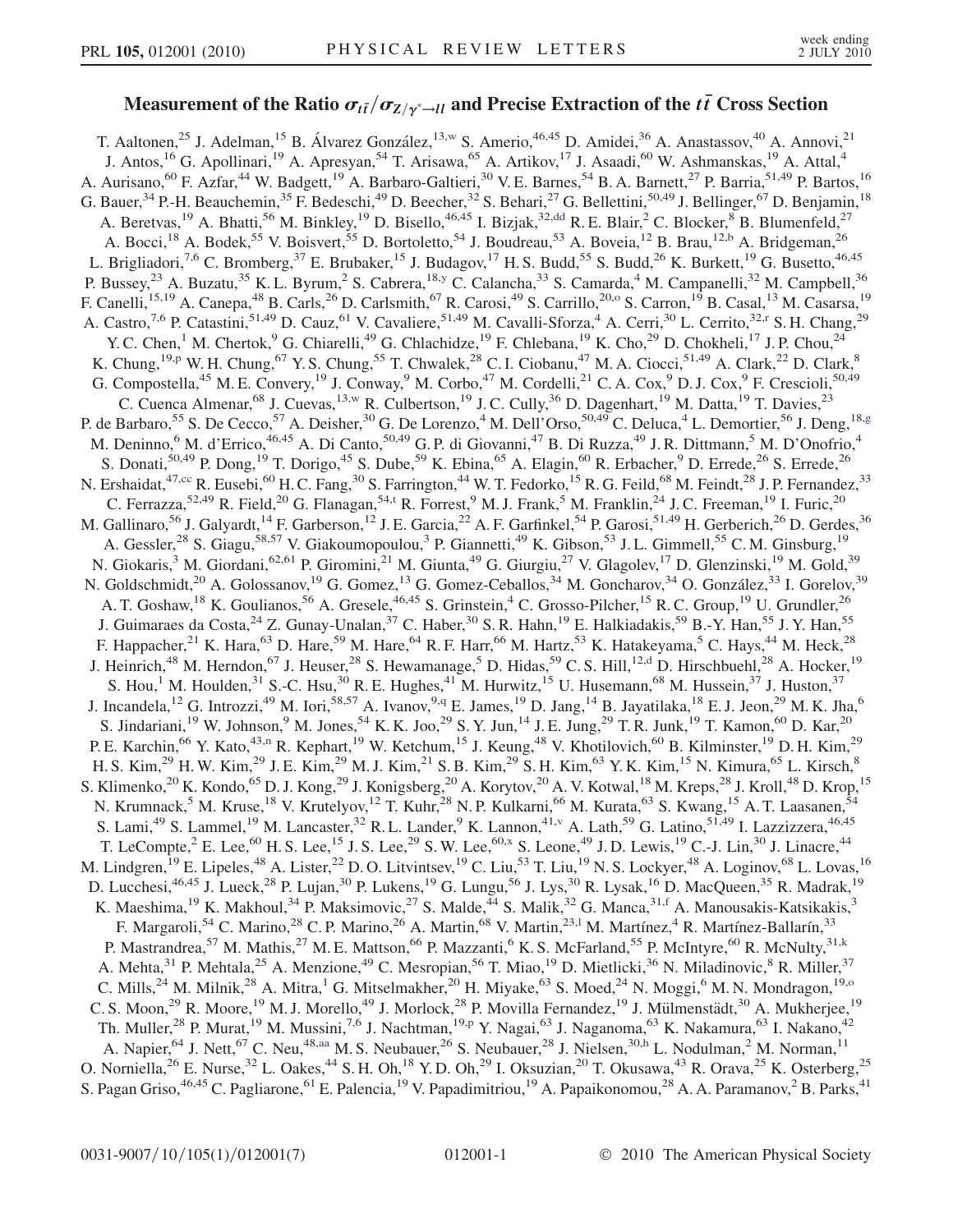<span id="page-4-6"></span><span id="page-4-4"></span><span id="page-4-0"></span>S. Pashapour,<sup>35</sup> J. Patrick,<sup>19</sup> G. Pauletta,<sup>62,61</sup> M. Paulini,<sup>14</sup> C. Paus,<sup>34</sup> T. Peiffer,<sup>28</sup> D. E. Pellett,<sup>9</sup> A. Penzo,<sup>61</sup> T. J. Phillips,<sup>18</sup> G. Piacentino,<sup>49</sup> E. Pianori,<sup>48</sup> L. Pinera,<sup>20</sup> K. Pitts,<sup>26</sup> C. Plager,<sup>10</sup> L. Pondrom,<sup>67</sup> K. Potamianos,<sup>54</sup> O. Poukhov,<sup>17[,a](#page-9-20)</sup> F. Prokoshin, <sup>17[,z](#page-9-21)</sup> A. Pronko, <sup>19</sup> F. Ptohos, <sup>19,[j](#page-9-22)</sup> E. Pueschel, <sup>14</sup> G. Punzi, <sup>50,49</sup> J. Pursley, <sup>67</sup> J. Rademacker, <sup>44[,d](#page-9-10)</sup> A. Rahaman, <sup>53</sup> V. Ramakrishnan,<sup>67</sup> N. Ranjan,<sup>54</sup> I. Redondo,<sup>33</sup> P. Renton,<sup>44</sup> M. Renz,<sup>28</sup> M. Rescigno,<sup>57</sup> S. Richter,<sup>28</sup> F. Rimondi,<sup>7,6</sup> L. Ristori,<sup>49</sup> A. Robson,<sup>23</sup> T. Rodrigo,<sup>13</sup> T. Rodriguez,<sup>48</sup> E. Rogers,<sup>26</sup> S. Rolli,<sup>64</sup> R. Roser,<sup>19</sup> M. Rossi,<sup>61</sup> R. Rossin,<sup>12</sup> P. Roy,<sup>35</sup> A. Ruiz,<sup>13</sup> J. Russ,<sup>14</sup> V. Rusu,<sup>19</sup> B. Rutherford,<sup>19</sup> H. Saarikko,<sup>25</sup> A. Safonov,<sup>60</sup> W. K. Sakumoto,<sup>55</sup> L. Santi,<sup>62,61</sup> L. Sartori,<sup>49</sup> K. Sato,<sup>63</sup> A. Savoy-Navarro,<sup>47</sup> P. Schlabach,<sup>19</sup> A. Schmidt,<sup>28</sup> E. E. Schmidt,<sup>19</sup> M. A. Schmidt,<sup>15</sup> M. P. Schmidt,<sup>68[,a](#page-9-20)</sup> M. Schmitt,<sup>40</sup> T. Schwarz,<sup>9</sup> L. Scodellaro,<sup>13</sup> A. Scribano,<sup>51,49</sup> F. Scuri,<sup>49</sup> A. Sedov,<sup>54</sup> S. Seidel,<sup>39</sup> Y. Seiya,<sup>43</sup> A. Semenov,<sup>17</sup> L. Sexton-Kennedy,<sup>19</sup> F. Sforza,<sup>50,49</sup> A. Sfyrla,<sup>26</sup> S. Z. Shalhout,<sup>66</sup> T. Shears,<sup>31</sup> P. F. Shepard,<sup>53</sup> M. Shimojima,<s[u](#page-9-23)p>63,u</sup> S. Shiraishi,<sup>15</sup> M. Shochet,<sup>15</sup> Y. Shon,<sup>67</sup> I. Shreyber,<sup>38</sup> A. Simonenko,<sup>17</sup> P. Sinervo,<sup>35</sup> A. Sisakyan,<sup>17</sup> A. J. Slaughter,<sup>19</sup> J. Slaunwhite,<sup>41</sup> K. Sliwa,<sup>64</sup> J. R. Smith,<sup>9</sup> F. D. Snider,<sup>19</sup> R. Snihur,<sup>35</sup> A. Soha,<sup>19</sup> S. Somalwar,<sup>59</sup> V. Sorin,<sup>4</sup> P. Squillacioti,<sup>51,49</sup> M. Stanitzki,<sup>68</sup> R. St. Denis,<sup>23</sup> B. Stelzer,<sup>35</sup> O. Stelzer-Chilton,<sup>35</sup> D. Stentz,<sup>40</sup> J. Strologas,<sup>39</sup> G. L. Strycker,<sup>36</sup> J. S. Suh,<sup>29</sup> A. Sukhanov,<sup>20</sup> I. Suslov,<sup>17</sup> A. Taffard,<sup>26[,g](#page-9-7)</sup> R. Takashima,<sup>42</sup> Y. Takeuchi,<sup>63</sup> R. Tanaka,<sup>42</sup> J. Tang,<sup>15</sup> M. Tecchio,<sup>36</sup> P. K. Teng,<sup>1</sup> J. Thom,<sup>19[,i](#page-9-24)</sup> J. Thome,<sup>14</sup> G. A. Thompson,<sup>26</sup> E. Thomson,<sup>48</sup> P. Tipton,<sup>68</sup> P. Ttito-Guzmán,<sup>33</sup> S. Tkaczyk,<sup>19</sup> D. Toback,<sup>60</sup> S. Tokar,<sup>16</sup> K. Tollefson,<sup>37</sup> T. Tomura,<sup>63</sup> D. Tonelli,<sup>19</sup> S. Torre,<sup>21</sup> D. Torretta, <sup>19</sup> P. Totaro, <sup>62,61</sup> S. Tourneur, <sup>47</sup> M. Trovato, <sup>52,49</sup> S.-Y. Tsai, <sup>1</sup> Y. Tu, <sup>48</sup> N. Turini, <sup>51,49</sup> F. Ukegawa, <sup>63</sup> S. Uozumi, <sup>29</sup> N. van Remortel,<sup>25,[c](#page-9-25)</sup> A. Vargan[o](#page-9-4)v,<sup>36</sup> E. Vataga,<sup>52,49</sup> F. Vázquez,<sup>20,o</sup> G. Velev,<sup>19</sup> C. Vellidis,<sup>3</sup> M. Vidal,<sup>33</sup> I. Vila,<sup>13</sup> R. Vilar,<sup>13</sup> M. Vogel,<sup>39</sup> I. Volobouev,<sup>30,[x](#page-9-14)</sup> G. Volpi,<sup>50,49</sup> P. Wagner,<sup>48</sup> R. G. Wagner,<sup>2</sup> R. L. Wagner,<sup>19</sup> W. Wagner,<sup>28[,bb](#page-9-26)</sup> J. Wagner-Kuhr,<sup>28</sup> T. Wakisaka,<sup>43</sup> R. Wallny,<sup>10</sup> S. M. Wang,<sup>1</sup> A. Warburton,<sup>35</sup> D. Waters,<sup>32</sup> M. Weinberger,<sup>60</sup> J. Weinelt,<sup>28</sup> W. C. Wester III,<sup>19</sup> B. Whitehouse, <sup>64</sup> D. Whiteson, <sup>48[,g](#page-9-7)</sup> A. B. Wicklund, <sup>2</sup> E. Wicklund, <sup>19</sup> S. Wilbur, <sup>15</sup> G. Williams, <sup>35</sup> H. H. Williams, <sup>48</sup> P. Wilson,<sup>19</sup> B. L. Winer,<sup>41</sup> P. Wittich,<sup>19[,i](#page-9-24)</sup> S. Wolbers,<sup>19</sup> C. Wolfe,<sup>15</sup> H. Wolfe,<sup>41</sup> T. Wright,<sup>36</sup> X. Wu,<sup>22</sup> F. Würthwein,<sup>11</sup> A. Yagil,<sup>11</sup> K. Yamamoto,<sup>43</sup> J. Yamaoka,<sup>18</sup> U.K. Yang,<sup>15[,s](#page-9-27)</sup> Y.C. Yang,<sup>29</sup> W.M. Yao,<sup>30</sup> G.P. Yeh,<sup>19</sup> K. Yi,<sup>19[,p](#page-9-6)</sup> J. Yoh,<sup>19</sup> K. Yorita,<sup>65</sup> T. Yoshida,<sup>43,[m](#page-9-28)</sup> G. B. Yu,<sup>18</sup> I. Yu,<sup>29</sup> S. S. Yu,<sup>19</sup> J. C. Yun,<sup>19</sup> A. Zanetti,<sup>61</sup> Y. Zeng,<sup>18</sup> X. Zhang,<sup>26</sup> Y. Zh[e](#page-9-29)ng,  $^{10,e}$  and S. Zucchelli<sup>7,6</sup>

(CDF Collaboration)

<sup>1</sup>Institute of Physics, Academia Sinica, Taipei, Taiwan 11529, Republic of China<br><sup>2</sup>Arganna National Laboratory, Arganna Illinois 60430, USA

 $^2$ Argonne National Laboratory, Argonne, Illinois 60439, USA<br> $^3$ University of Athens, 157 71 Athens, Greece

<span id="page-4-7"></span><span id="page-4-5"></span><span id="page-4-3"></span><span id="page-4-2"></span><span id="page-4-1"></span><sup>3</sup>University of Athens, 157 71 Athens, Greece<sup>3</sup> Theories *Lyniversity* of Athens, 157 71 Athens, Greece<sup>4</sup>

Institut de Fisica d'Altes Energies, Universitat Autonoma de Barcelona, E-08193, Bellaterra (Barcelona), Spain <sup>5</sup>

<sup>5</sup>Baylor University, Waco, Texas 76798, USA

<sup>6</sup>Istituto Nazionale di Fisica Nucleare Bologna, I-40127 Bologna, Italy

 $17$ University of Bologna, I-40127 Bologna, Italy

 ${}^{8}$ Brandeis University, Waltham, Massachusetts 02254, USA  ${}^{9}$ University of California, Davis, Davis, California 95616, USA

 $10$ University of California, Los Angeles, Los Angeles, California 90024, USA

<sup>11</sup>University of California, San Diego, La Jolla, California 92093, USA<br><sup>12</sup>University of California, Santa Barbara, Santa Barbara, California 93106, USA<br><sup>13</sup>Institute de Fisica de Cantabria, CSIC-University of Catiforni

FIN-00014, Helsinki, Finland<br><sup>26</sup>University of Illinois, Urbana, Illinois 61801, USA<br><sup>28</sup>Institut für Experimentelle Kernphysik, Karlsruhe Institute of Technology, D-76131 Karlsruhe, Germany<sup>28</sup>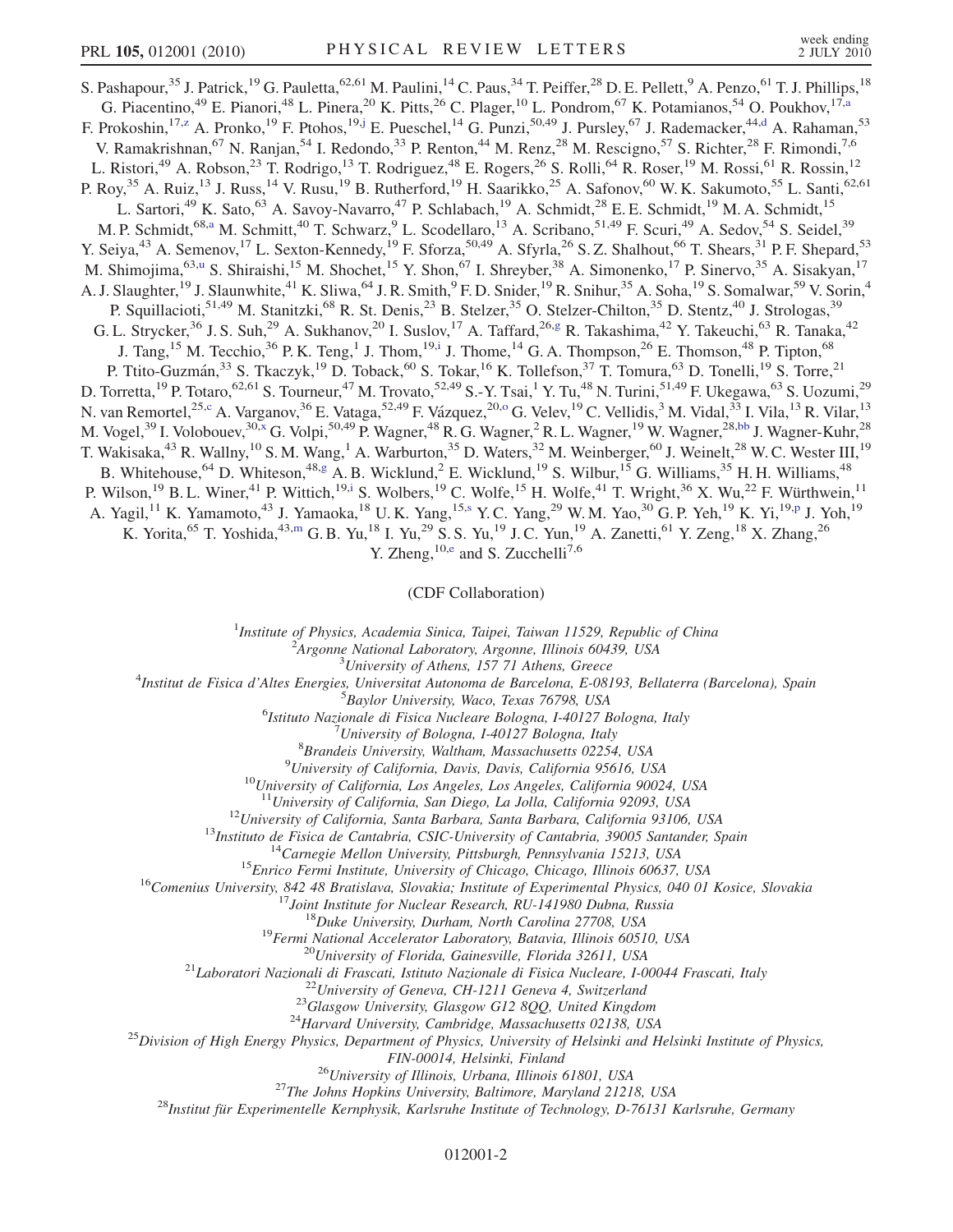<sup>29</sup>Center for High Energy Physics: Kyungpook National University, Daegu 702-701, Korea; Seoul National University, Seoul 151-742, Korea; Sungkyunkwan University, Suwon 440-746, Korea; Korea Institute of Science and Technology Information, Daejeon 305-806, Korea; Chonnam National University, Gwangju 500-757, Korea; <sup>30</sup>Ernest Orlando Lawrence Berkeley National Laboratory, Berkeley, California 94720, USA<br><sup>31</sup>University of Liverpool, Liverpool L69 7ZE, United Kingdom<br><sup>32</sup>University College London, London WCIE 6BT, United Kingdom<br><sup>32</sup>C Simon Fraser University, Burnaby, British Columbia, Canada V5A 1S6; University of Toronto, Toronto, Ontario, Canada M5S 1A7; and TRIUMF, Vancouver, British Columbia, Canada V6T 2A3<br><sup>36</sup>University of Michigan, Ann Arbor, Michigan 48109, USA <sup>37</sup> Michigan State University, East Lansing, Michigan 48824, USA<br><sup>38</sup> Institution for Theoretical and Experimental Physics, ITEP, Moscow 117259, Russia<br><sup>39</sup> University of New Mexico, Albuquerque, New Mexico 87131, USA<br><sup>4</sup> <sup>44</sup>University of Oxford, Oxford OX1 3RH, United Kingdom<br><sup>45</sup>Istituto Nazionale di Fisica Nucleare, Sezione di Padova-Trento, I-35131 Padova, Italy<br><sup>46</sup>University of Padova, I-35131 Padova, Italy<br><sup>47</sup>LPNHE, Universite Pie <sup>49</sup>Istituto Nazionale di Fisica Nucleare Pisa, I-56127 Pisa, Italy<br><sup>50</sup>University of Pisa, I-56127 Pisa, Italy<br><sup>51</sup>University of Siena, I-56127 Pisa, Italy<br><sup>52</sup>Scuola Normale Superiore, I-56127 Pisa, Italy<br><sup>52</sup>Scuola Nor <sup>54</sup>Purdue University, West Lafayette, Indiana 47907, USA<br>
<sup>55</sup>University of Rochester, Rochester, New York 14627, USA<br>
<sup>55</sup>University of Rochester, Rochester, New York 10021, USA<br>
<sup>57</sup>Istituto Nazionale di Fisica Nuclear <sup>68</sup>Yale University, New Haven, Connecticut 06520, USA (Received 29 April 2010; published 28 June 2010)

We report a measurement of the ratio of the the to  $Z/\gamma^*$  production cross sections in  $\sqrt{s} = 1.96$  TeV  $p\bar{p}$ <br>Ultimate using data corresponding to an integrated luminosity of up to 4.6 fb<sup>-1</sup>, collected by the CDE II collisions using data corresponding to an integrated luminosity of up to 4.6 fb<sup>-1</sup>, collected by the CDF II detector. The *H* cross section ratio is measured using two complementary methods a *h* jet tagging detector. The  $t\bar{t}$  cross section ratio is measured using two complementary methods, a b-jet tagging<br>measurement and a tanalaxisal annual By multiplying the ratios by the well known theoretical measurement and a topological approach. By multiplying the ratios by the well-known theoretical  $Z/\gamma^* \to ll$  cross section predicted by the standard model, the extracted the cross sections are effectively insensitive to the uncertainty on luminosity. A best linear unbiased estimate is used to combine both measurements with the result  $\sigma_{t\bar{t}} = 7.70 \pm 0.52$  pb, for a top-quark mass of 172.5 GeV/ $c^2$ .

DOI: [10.1103/PhysRevLett.105.012001](http://dx.doi.org/10.1103/PhysRevLett.105.012001) PACS numbers: 13.87.Ce, 12.38.Qk, 14.65.Ha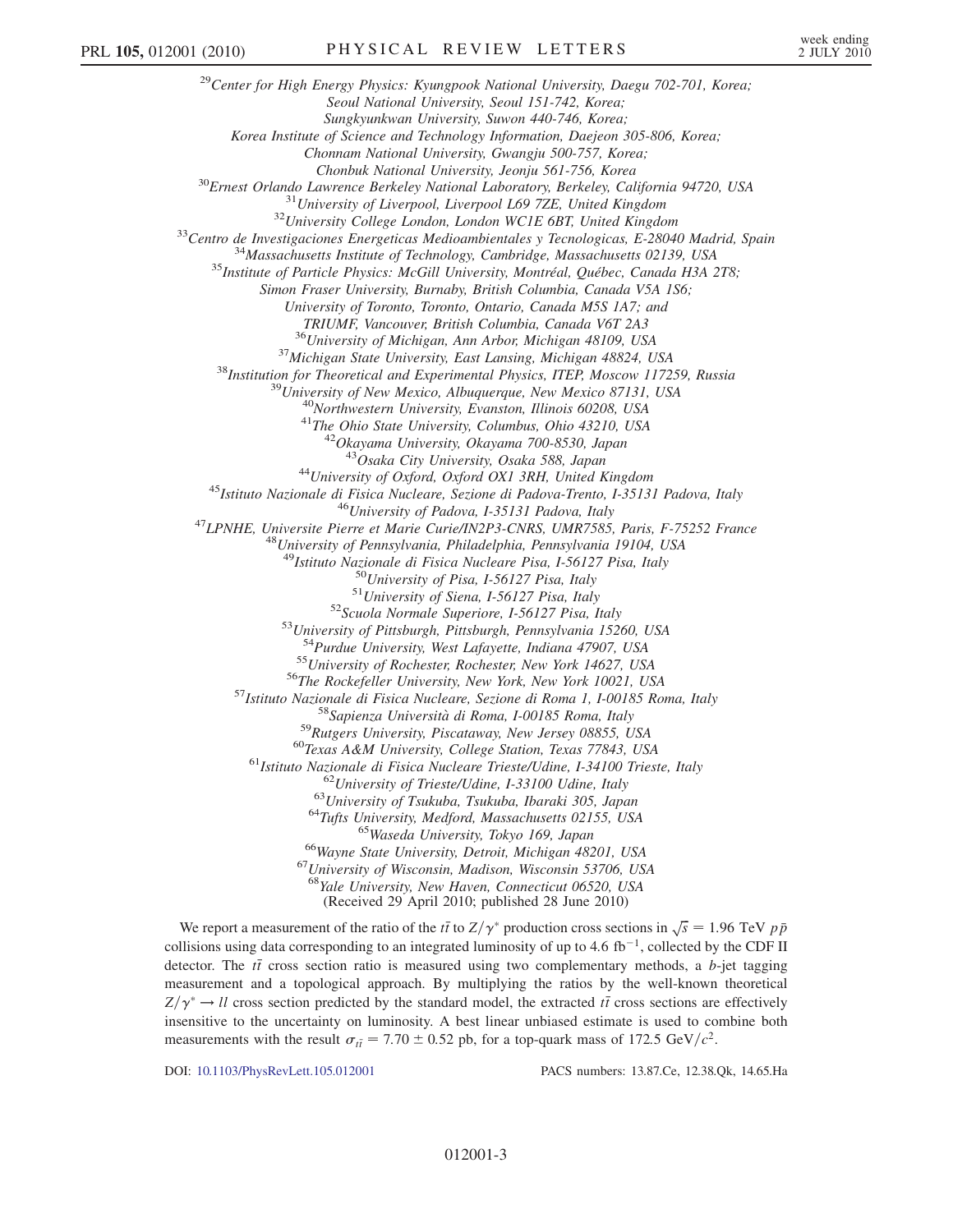We describe two measurements of the  $t\bar{t}$  cross section<br> $\epsilon$ ) one hased on h jet tagging, where hackgrounds are  $(\sigma_{t\bar{t}})$ , one based on *b*-jet tagging, where backgrounds are<br>reduced using a *h* hadron identification technique, and the reduced using a b-hadron identification technique, and the other a topological approach, which uses event kinematics to distinguish  $t\bar{t}$  events from backgrounds. Measurements<br>of the  $t\bar{t}$  cross section test perturbative OCD at high energy. of the  $t\bar{t}$  cross section test perturbative QCD at high energy, and serve as a probe for possible new physics  $[11]$ . Because and serve as a probe for possible new physics [\[1](#page-9-30)]. Because of the top quark's unusually large mass compared to other fermions, it is possible that the top quark plays some special role in electroweak symmetry breaking [[2](#page-9-31)]. This new physics can manifest as an enhancement, or even deficit, in the rate of top-quark pair production. Measurements of the  $t\bar{t}$  cross section serve as tests of these possible new physics processes and can place stripgent possible new physics processes and can place stringent limits on these models.

Previous related cross section measurements have uncertainties larger than 10% and have used less than or equal to an integrated luminosity of 1 fb<sup>-1</sup> [3-[5](#page-9-33)]. The measure-<br>ments presented in this I etter use up to 4.6 fb<sup>-1</sup> of colments presented in this Letter use up to  $4.6 \text{ fb}^{-1}$  of col-<br>lected data enough to be limited by systematic lected data, enough to be limited by systematic uncertainties. The largest systematic uncertainty for both measurements results from the uncertainty on the integrated luminosity. To reduce the luminosity uncertainty on the  $t\bar{t}$  cross section measurement, the  $Z/\gamma^* \rightarrow ll$  cross<br>section is measured in the same corresponding data sample section is measured in the same corresponding data sample and the ratio of the  $t\bar{t}$  to  $Z/\gamma^* \rightarrow ll$  cross sections calcu-<br>lated. The  $t\bar{t}$  cross section is determined by multiplying the lated. The *tt* cross section is determined by multiplying the ratio by the theoretical  $Z/\alpha^* \rightarrow U$  cross section predicted ratio by the theoretical  $Z/\gamma^* \rightarrow ll$  cross section predicted by the standard model. This replaces a 6% uncertainty from the measured luminosity with a 2% uncertainty from the theoretical  $Z/\gamma^* \rightarrow ll$  cross section. This is the first application of this technique to a  $t\bar{t}$  cross section<br>measurement, and the combination of the two  $t\bar{t}$  cross measurement, and the combination of the two  $t\bar{t}$  cross<br>section measurements has a precision of  $7\%$ section measurements has a precision of 7%.

Events are collected at the Collider Detector Facility (CDF) at Fermi National Accelerator Laboratory [\[6](#page-9-34)[,7\]](#page-9-35). The components relevant to these cross section measurements include the silicon tracker, the central outer tracker (COT), the electromagnetic and hadronic calorimeters, the muon detectors, and the luminosity counters.

At the Tevatron, the top quark is expected to be produced mostly in pairs through quark-antiquark annihilation and gluon fusion [\[1\]](#page-9-30). Assuming unitarity of the threegeneration Cabibbo-Kobayashi-Maskawa matrix, top quarks decay almost exclusively to a W boson and a bottom quark. Because of this, the signature of  $t\bar{t}$  events in the detector is determined by how the W because deepy. The detector is determined by how the W bosons decay. The analyses presented here identify  $t\bar{t}$  events using the decay of one W boson to quarks and the other to a lepton and a neutrino.

Candidate  $t\bar{t}$  events are first collected through central<br>than lapton triggers [7,8]. Each event is required to high- $p_T$  lepton triggers [\[7,](#page-9-35)[8](#page-9-36)]. Each event is required to have a single high- $p_T$  electron or muon. Tau-lepton reconstruction has lower purity and therefore taus are not specifically selected, though some events pass selection when a tau decays leptonically. Electrons are required to be central and have a track in the COT along with a large clustered energy deposit in the electromagnetic calorimeter  $(E_T > 20 \text{ GeV}$  and  $|\eta| < 1.1$ ), with little energy in the hadronic calorimeter. Muons are required to have a high- $p_T$  track in the COT ( $p_T > 20$  GeV and  $|\eta| < 0.6$ ), a small amount of minimum-ionizing energy in the calorimeters, and associated set of hits in the muon detectors. Events are required to have a large amount of missing transverse energy as evidence of a neutrino from the W-boson decay:  $E_T > 25(35)$  GeV for the b-jet tagging (topological) measurement [[9](#page-9-37)]. At least three reconstructed jets are required, where a jet is identified using a fixed cone algorithm of radius  $R = \sqrt{(\Delta \eta)^2 + (\Delta \phi)^2} = 0.4$  [[10\]](#page-9-38).<br>Fach jet is required to have transverse energy  $F_{\pi} >$ algorithm of radius  $K = \sqrt{(\Delta \eta)^2 + (\Delta \phi)^2} = 0.4$  [10].<br>Each jet is required to have transverse energy  $E_T >$ 20 GeV and  $|\eta|$  < 2. To reduce contamination by background processes, the b-jet tagging measurement requires at least one identified b-quark jet, in which some tracks in the jet are found to come from a secondary vertex, displaced from the primary vertex, due to the longer lifetime of a b hadron [[11](#page-9-39)]. To further reduce background, an additional requirement is placed on the scalar sum  $(H_T)$ of the transverse energy of the lepton,  $E_T$ , and jets ( $H_T$  > 230 GeV) for the  $b$ -jet tagging measurement.

There are several physics processes which can mimic a  $t\bar{t}$  event in the selected data sample, such as  $W + \text{jets}$ ,<br>  $Z + \text{jets}$  disconsequently  $ZZ - WZ$  algorithmical produced  $Z$  + jets, diboson (WW, ZZ, WZ), electroweak produced top quarks (single top), and QCD multijet (MJ) processes. The b-jet tagging and topological measurements differ in their approaches to reducing and normalizing these backgrounds. We first discuss the b-jet tagging and the topological measurements, and then the  $Z/\gamma^* \rightarrow ll$  cross section and ratio.

The b-jet tagging measurement uses a mixture of data and Monte Carlo (MC) techniques to estimate the contribution of each process. Backgrounds are initially calculated before requiring a b-tagged jet (pretag), and the predicted number of b-tagged events is then derived from the pretag estimate. For the pretag prediction,  $Z + \text{jets}$ , diboson, and single top quark events are generated using ALPGEN, PYTHIA, and MADEVENT, respectively, where PYTHIA is used to model parton showering and the underlying event for all generated samples [[12](#page-9-40)–[16](#page-9-41)]. CTEQ6.6 parton distribution functions (PDF) are used in all MC simulations [[17](#page-9-42)]. CDFSIM, a GEANT-based simulation, is used to model the CDF detector response [[18](#page-9-43),[19](#page-9-44)]. The  $Z +$ jets, diboson, and single top quark samples are normalized to their respective theoretical cross sections [\[20,](#page-9-45)[21](#page-9-46)]. QCD multijet background is difficult to model using MC simulations, and therefore a data-driven approach is taken, which is described in the cited literature [[22\]](#page-9-47). Acceptance of  $t\bar{t}$  events is modeled by PYTHIA, where the node mass of the top quark  $(M)$  is set to 172.5 GeV/ $c^2$ pole mass of the top quark  $(M_t)$  is set to 172.5 GeV/ $c^2$ . The  $t\bar{t}$  cross section, for the pretag estimate, is preliminar-<br>ily set to the standard model expectation [1]. The contriily set to the standard model expectation [\[1](#page-9-30)]. The contri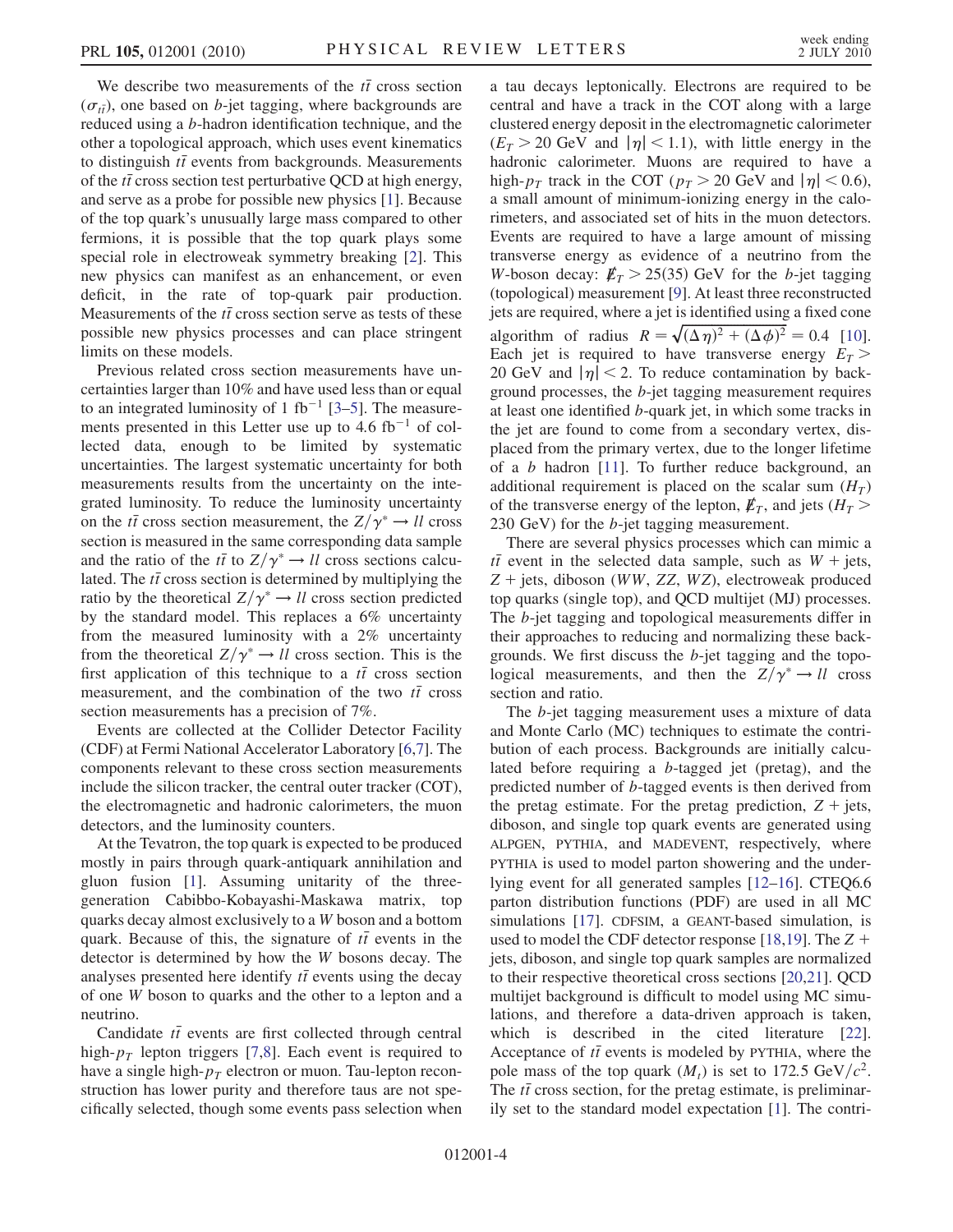bution from  $W$  + jets is normalized to the total number of pretag events in data minus the estimate for  $t\bar{t}$ , QCD multi-<br>ist, dibegan, single top, and  $Z + \text{i}$  ats events jet, diboson, single-top, and  $Z +$  jets events.

With the pretag estimate for all processes in hand, the number of events with at least one b-tagged jet for  $Z +$  jets, diboson, and single-top events is found by applying a MC-based tagging efficiency to all pretag estimates. For  $W$  + jets, the relative fraction of jets associated with heavy flavor (HF) is found to be underpredicted in the MC simulation. A correction factor, to be applied on all the  $W +$  jets samples, is obtained using the experimental data by measuring the  $W + HF$  content in W plus single jet events, using an artificial neural network (ANN) trained to discriminate HF from light flavor (LF) jets, and comparing it to the prediction for the corresponding simulated samples  $[23,24]$  $[23,24]$ . The number of W plus HF events with at least one b-tagged jet is estimated by applying this correction factor and a tagging efficiency to the predicted number of pretag  $W + HF$  events. Events with a W boson associated with LF jets enter into the data sample when a jet is wrongly identified as a HF jet (mistagged jet). This is the result of poorly reconstructed tracks in the detector which happen to form a displaced secondary vertex, and is difficult to model in the simulation. Instead, the probability that a jet is mistagged is determined using independent multijet data and parametrized by  $E_T$ ,  $\eta$ ,  $\phi$ , number of tracks in the jet, and sum of the  $E_T$  in the detector. The fraction of mistagged events in the b-tagged data sample is found by applying the mistag parametrization to the pretag data. The number of QCD multijet events with a b-tagged jet is calculated in the same manner as the pretag multijet estimate.

To measure the  $t\bar{t}$  cross section, a likelihood is formed<br>on the data, the  $t\bar{t}$  cross section, and the producted from the data, the  $t\bar{t}$  cross section, and the predicted<br>hackground for that cross section. Using collected data background for that cross section. Using collected data corresponding to an integrated luminosity of 4.3 fb<sup>-1</sup>,<br>the result is  $\sigma_z = 7.22 + 0.35... + 0.56... + 0.44$ . the result is  $\sigma_{t\bar{t}} = 7.22 \pm 0.35_{stat} \pm 0.56_{syst} \pm 0.44_{lum}$  pb.<br>The predicted number of events for each beckground pro-The predicted number of events for each background process, along with the number of expected  $t\bar{t}$  events at the measured cross section is shown compared to data in measured cross section, is shown compared to data in Fig. [1.](#page-7-0) The largest systematic uncertainties, shown in Table [I,](#page-7-1) come from the measured luminosity, the correction to the  $W + HF$  background, and the b-tag modeling in the simulation.

The topological measurement uses an ANN to discriminate  $t\bar{t}$  events from background by exploiting differences in<br>their kinematics [23]. Because of the large mass of the top their kinematics [[23](#page-9-48)]. Because of the large mass of the top quark,  $t\bar{t}$  events are more energetic, central, and isotropic<br>compared with the dominant backgrounds such as  $W +$ compared with the dominant backgrounds such as  $W +$ jets and QCD multijet events, whose kinematics are more influenced by the boost from the momentum distribution of the colliding partons. To exploit these kinematic differences, seven different kinematic distributions are used as an input to an ANN:  $H_T$ ; the aplanarity [[25](#page-9-50)] of the event;  $\sum p_Z/\sum E_T$  of jets;  $\sum E_T$  of jets excluding the two highest

<span id="page-7-0"></span>

FIG. 1. Number of data and predicted background events as a function of jet multiplicity, with the number of  $t\bar{t}$  events nor-<br>multiged to the measured cross section. The hashed lines repremalized to the measured cross section. The hashed lines represent the uncertainty on the predicted number of events.

 $E_T$ ; minimum invariant mass between 4-vectors of any two jets; minimum angle between any two jets; and the maximum  $|\eta|$  of any jet.  $W$  + jets events are the dominant background process in the pretag data sample, and therefore the ANN is trained using only  $t\bar{t}$  and  $W + \text{jets}$  simulated samples. Termulates of the ANN output distributions lated samples. Templates of the ANN output distributions are obtained from PYTHIA  $t\bar{t}$  and ALPGEN  $W + \text{jets MC}$ samples, as well as the same data-derived model for QCD multijet background as in the b-jet tagging measurement. The templates are fit to the ANN output distribution of data events. The absolute normalizations of the  $W +$  jets and  $t\bar{t}$ distributions are considered unknown and allowed to float in the fit. The QCD multijet normalization is obtained using a similar method to the b-jet tagging measurement. The templates are used in a binned likelihood fit of the ANN output to extract the  $t\bar{t}$  cross section. Figure [2](#page-8-0) shows<br>the output of the ANN for signal and background templates the output of the ANN for signal and background templates fit to the data.

<span id="page-7-1"></span>TABLE I. Systematic uncertainties  $(\Delta \sigma / \sigma \%)$  on the mea-<br>sured  $t\bar{t}$  and  $Z/\gamma^* \rightarrow U$  cross sections. Several uncertainties sured  $t\bar{t}$  and  $Z/\gamma^* \to ll$  cross sections. Several uncertainties are reduced in the ratio  $(\sigma_{t\bar{t}}/\sigma_{Z/\gamma^*\to l\bar{l}})$  due to correlations between the measurements.

| Systematic                                          | $t\bar{t}_{\text{tag}}$ | $t\bar{t}_{ANN}$ | $Z/\gamma^* \rightarrow ll$ |
|-----------------------------------------------------|-------------------------|------------------|-----------------------------|
| Luminosity                                          | 6.1                     | 5.8              | 5.9                         |
| <i>b</i> -tag modeling                              | 4.7                     | .                | .                           |
| $W + HF$ correction                                 | 4.0                     | .                | .                           |
| Jet energy scale                                    | 4.1                     | 2.9              | .                           |
| Monte Carlo generator                               | 2.7                     | 2.6              | .                           |
| Initial or final state radiation                    | $0.6^{\circ}$           | 0.4              | .                           |
| PDF                                                 | 0.6                     | 0.9              | 1.4                         |
| Background shape model                              | 0.2                     | 1.9              | 0.3                         |
| Lepton ID or trigger                                | 1.3                     | 1.3              | 1.1                         |
| Total                                               | 10.0                    | 7.5              | 6.2                         |
| Total $\sigma_{t\bar{t}}/\sigma_{Z/\gamma^*\to ll}$ | 8.2                     | 4.7              |                             |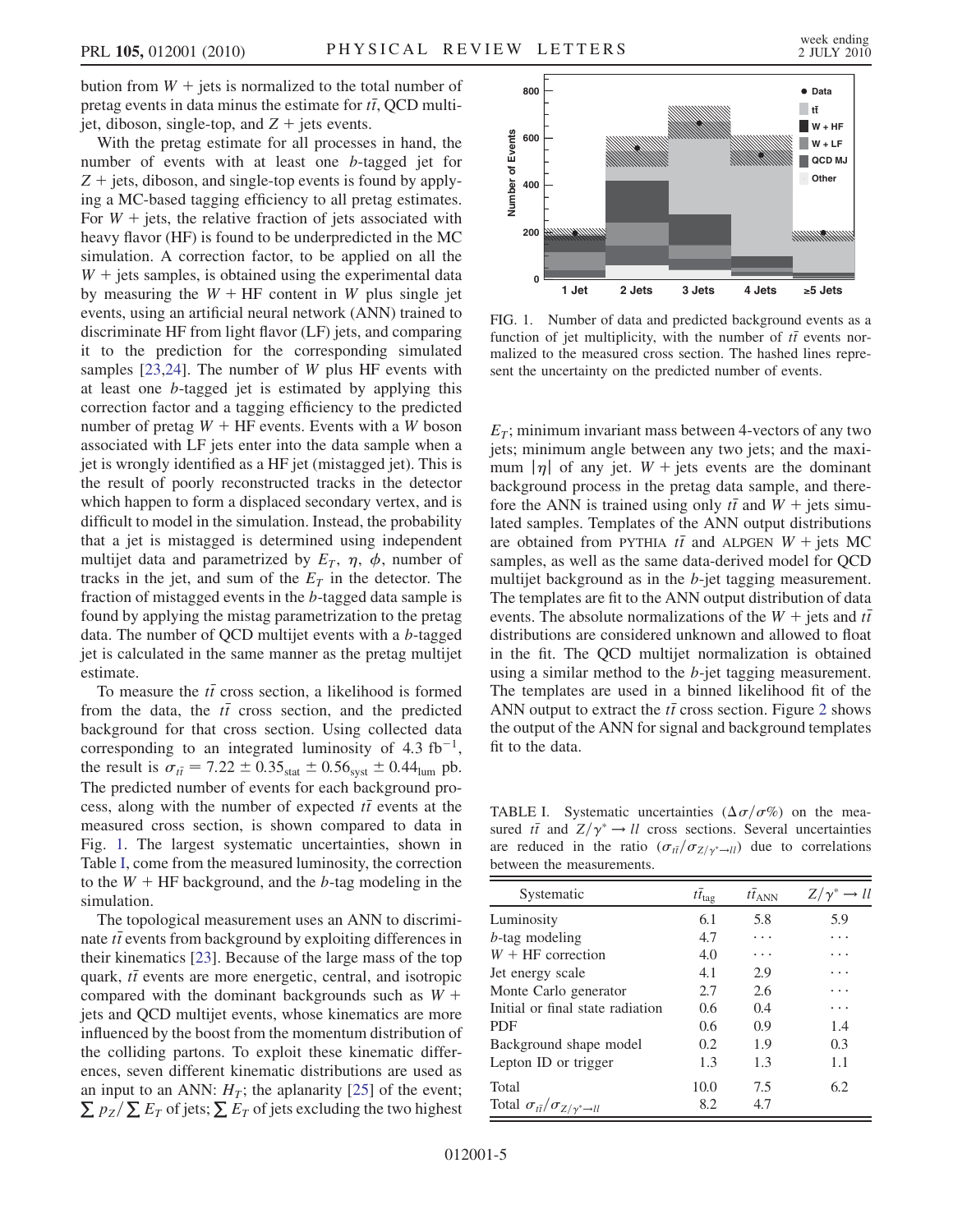<span id="page-8-0"></span>

FIG. 2. The output of an artificial neural network (ANN), trained to distinguish  $t\bar{t}$  events from background, for simulated  $t\bar{t}$  and background events and data. The  $t\bar{t}$  cross section is  $t\bar{t}$  and background events, and data. The  $t\bar{t}$  cross section is<br>extracted from a fit of templates to the data extracted from a fit of templates to the data.

Using collected data corresponding to an integrated luminosity of 4.6 fb<sup>-1</sup>, the result of the topological mea-<br>surement is  $\sigma_z = 7.71 + 0.37... + 0.36... + 0.45...$  pb surement is  $\sigma_{t\bar{t}} = 7.71 \pm 0.37_{stat} \pm 0.36_{syst} \pm 0.45_{lum}$  pb.<br>Because h tagging is not used in this measurement, it is Because  $b$  tagging is not used in this measurement, it is insensitive to two of the largest sources of systematic uncertainty of the b-jet tagging measurement, as shown in Table [I.](#page-7-1)

The large luminosity uncertainty on the  $t\bar{t}$  cross section<br>passurements, which is due to the uncertainty on the measurements, which is due to the uncertainty on the inelastic  $p\bar{p}$  cross section and acceptance of the luminosity counters, can be effectively removed by measuring them relative to the inclusive  $Z/\gamma^* \rightarrow ll$  cross section, and multiplying by the theoretical  $Z/\gamma^* \rightarrow ll$  cross section. The uncertainties on the theoretical and measured  $Z/\gamma^* \rightarrow ll$ cross sections are propagated to the final  $t\bar{t}$  cross section<br>measurement, but are small compared to the luminosity measurement, but are small compared to the luminosity uncertainty.

The inclusive  $Z/\gamma^* \rightarrow ll$  cross section is measured using consistent trigger requirements and lepton identification with the corresponding  $t\bar{t}$  cross section measurement so that the integrated luminosity is the same. Because silicon that the integrated luminosity is the same. Because silicon tracking is not always active during detector operation, the b-jet tagging measurement uses a slightly smaller integrated luminosity than the topological measurement. Therefore, the  $Z/\gamma^* \rightarrow ll$  cross section is measured for two nonidentical data samples.

Events are selected using two oppositely charged electrons or muons with an invariant mass  $(M_{I\bar{I}})$  between 66 and 116 GeV/ $c^2$ . The  $Z/\gamma^* \rightarrow ll$  signal acceptance is modeled by an inclusive PYTHIA MC simulation where  $Z/\gamma^*$  decays to  $e^-e^+$  and  $\mu^-\mu^+$  final states. Although the  $Z/\gamma^* \rightarrow ll$  process is a clean signal, there are some small backgrounds from diboson,  $t\bar{t}$ ,  $W + \text{jet}$ , and  $Z/\gamma^* \rightarrow$ <br>*U* gyents from outside the mass range. Diboson and  $t\bar{t}$ ll events from outside the mass range. Diboson and  $t\bar{t}$  contributions are modeled from inclusive PYTHIA MC calculations and fixed to their respective theoretical cross sections [[1](#page-9-30)[,20\]](#page-9-45). A small number of QCD multijet and  $W +$ jets events pass through selection when at least one jet is misreconstructed as a lepton. We estimate this contribution by studying like-charge events in data that pass our event selection.

The measured cross section times branching ratio for  $Z/\gamma^* \rightarrow ll$  events in the invariant mass range of 66–116 GeV/ $c^2$  is  $\sigma_{Z/\gamma^* \to \ell \ell} = 247.8 \pm 0.8_{stat} \pm 4.4_{syst} \pm 14.6$  s nb for the integrated luminosity used in both the h-14.6 $_{\text{lum}}$  pb for the integrated luminosity used in both the bjet-tagging and topological measurements. This is consistent with the standard model prediction  $\sigma_{Z/\gamma^* \to ll} =$  $251.3 \pm 5.0$  pb [[7\]](#page-9-35). The largest systematic uncertainty on the measured  $Z/\gamma^* \rightarrow ll$  cross section comes from the measured luminosity, as shown in Table [I.](#page-7-1)

The measured ratio of the  $t\bar{t}$  to  $Z/\gamma^* \rightarrow ll$  cross sections<br>the h togging (topological) measurement is 2.77 + for the *b*-tagging (topological) measurement is  $2.77 \pm$  $0.15_{stat} \pm 0.25_{syst}\%$   $(3.12 \pm 0.15_{stat} \pm 0.16_{syst}\%)$ . Multiplying this ratio by the theoretical  $Z/\gamma^* \rightarrow ll$  cross section, the  $t\bar{t}$  cross sections using b-tagging and event topologies<br>  $25\bar{t} = 7.32 + 0.36 + 0.50 + 0.14$  in and are  $\sigma_{t\bar{t}} = 7.32 \pm 0.36_{stat} \pm 0.59_{syst} \pm 0.14_{theory}$  pb and<br>  $\sigma_{t} = 7.82 \pm 0.38 \pm 0.37 \pm 0.15$  she respected  $\sigma_{t\bar{t}} = 7.82 \pm 0.38_{\text{stat}} \pm 0.37_{\text{syst}} \pm 0.15_{\text{theory}}$  pb, respectively. The luminosity systematic uncertainty for both tively. The luminosity systematic uncertainty for both measurements has been replaced by a small uncertainty from the theoretical  $Z/\gamma^* \rightarrow ll$  cross section. The correlations between the uncertainties in lepton identification, trigger efficiencies, and parton distribution functions for the  $t\bar{t}$  and  $Z/\gamma^* \rightarrow ll$  cross section measurements are positive and have been taken into account in the ratio. As jets tive and have been taken into account in the ratio. As jets are not used in the measurement of the  $Z/\gamma^* \rightarrow ll$  cross section, all other systematic uncertainties are found to be independent.

The two measurements are combined using a best linear unbiased estimate [[26](#page-9-51)]. A covariance matrix is constructed from statistical and systematic uncertainties for each result. The matrix is inverted to extract a weight for each of the two results, and the results are combined using the corresponding weight. The combined cross section for  $t\bar{t}$  pro-<br>duction is  $\sigma_2 = 7.70 \pm 0.52$  pb for a top quark mass duction is  $\sigma_{t\bar{t}} = 7.70 \pm 0.52$  pb for a top-quark mass  $M = 172.5$  GeV/ $c^2$ . The result is consistent with the  $M_t = 172.5 \text{ GeV}/c^2$ . The result is consistent with the standard model next-to-leading order prediction  $\sigma_{t\bar{t}} =$ <br> $7.45 \pm 0.72$  pb [1] 7.45 $^{+0.72}_{-0.63}$  pb [\[1](#page-9-30)].<br>We thank the

We thank the Fermilab staff and the technical staffs of the participating institutions for their vital contributions. This work was supported by the U.S. Department of Energy and National Science Foundation; the Italian Istituto Nazionale di Fisica Nucleare; the Ministry of Education, Culture, Sports, Science and Technology of Japan; the Natural Sciences and Engineering Research Council of Canada; the National Science Council of the Republic of China; the Swiss National Science Foundation; the A. P. Sloan Foundation; the Bundesministerium für Bildung und Forschung, Germany; the Korean Science and Engineering Foundation and the Korean Research Foundation; the Science and Technology Facilities Council and the Royal Society, UK; the Institut National de Physique Nucleaire et Physique des Particules/CNRS; the Russian Foundation for Basic Research; the Comisión Interministerial de Ciencia y Tecnología, Spain; the